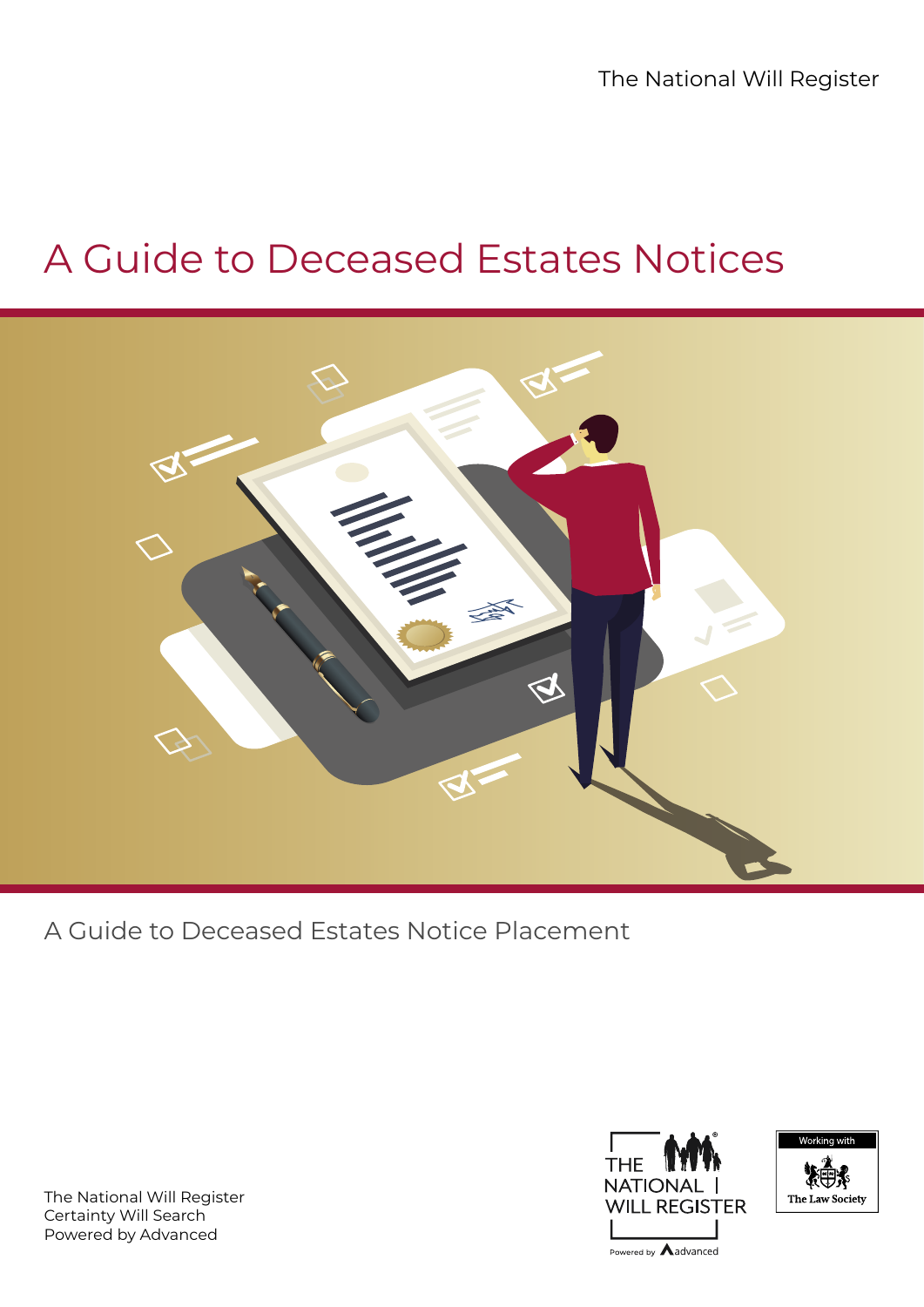

As an executor of a Will, one of your responsibilities is to deal with any claims against the deceased's estate. You may be unable to identify all creditors and beneficiaries of the estate, which can leave you open to unforeseen claims once the estate has been distributed. A deceased estates notice (also known as a statutory advertisement) in The Gazette provides some financial protection should this happen. The Gazette is the UK's Official Public Record and is afforded legal standing in a court of law.

After you have received a Grant of Probate, or Grant of Confirmation for Scotland, it is recommended that you put a deceased estates notice (under the Trustee Act 1925 for England and Wales, the Confirmation of Executors (Scotland) Act 1823 or the Trustee Act 1958 in Northern Ireland) in The Gazette and an advertisement in a local newspaper.

Placing a deceased estates notice ensures that sufficient effort has been made to locate creditors before distributing the estate to beneficiaries and protects the executor or trustee from being personally liable to any unidentified creditors. After two months (or a recommended six months in Scotland) the estate can be distributed with some peace of mind.

If the estate includes a property, a notice should also be put in a newspaper that is local to the property.

## **THE GAZETTE AND THE NATIONAL WILL REGISTER**

The Gazette, the official public record, and The National Will Register, work together to offer a comprehensive belt and braces approach to risk management when distributing an estate when someone dies.

A Certainty Will Search is a precursor to a Gazette deceased estates notice, in that it seeks to ensure that the correct Will is being administered, or to establish that there is most likely not a Will in an assumed intestacy situation. This is done by searching for Wills that have been registered, and for Wills that have not been registered.

The rationale behind the Gazette and The National Will Register working together is that Certainty Will Searches and Section 27 notices complement each other, but do not substitute each other.

*Thomas Dumont QC at Radcliffe Chambers, explains: "Section 27(2)(b) says that nothing in section 27 frees the PRs [Personal Representatives] from any obligation to make searches similar to those which an intending purchaser would be advised to make. Clearly, a Certainty Will Search should be done right at the beginning of the estate administration process, so as to verify you are proceeding with the correct Will; or alternatively, that there is a Will. Time and expense will inevitably be saved in this way… a Section 27 notice does not remove the requirement to do a Will search, the two procedures serve different purposes, but work effectively and comprehensively to guard against risk. They represent a best practice approach to managing risk."*

You can **[place a deceased estates notice](https://www.thegazette.co.uk/wills-and-probate/place-a-deceased-estates-notice?utm_source=NLJ&utm_medium=email&utm_campaign=deceased_estates21&utm_content=NLJ)** through The Gazette website or by conducting a Certainty Will Search Protect on **[The National Will Register's website](https://www.nationalwillregister.co.uk/search-for-a-will/)**.





T: 0330 100 3660 [E: info@certainty.co.uk](mailto:%20info%40certainty.co.uk%20?subject=) [www.nationalwillregister.co.uk](http://www.nationalwillregister.co.uk) The Mailbox, 101 Wharfside Street, Birmingham B1 1RF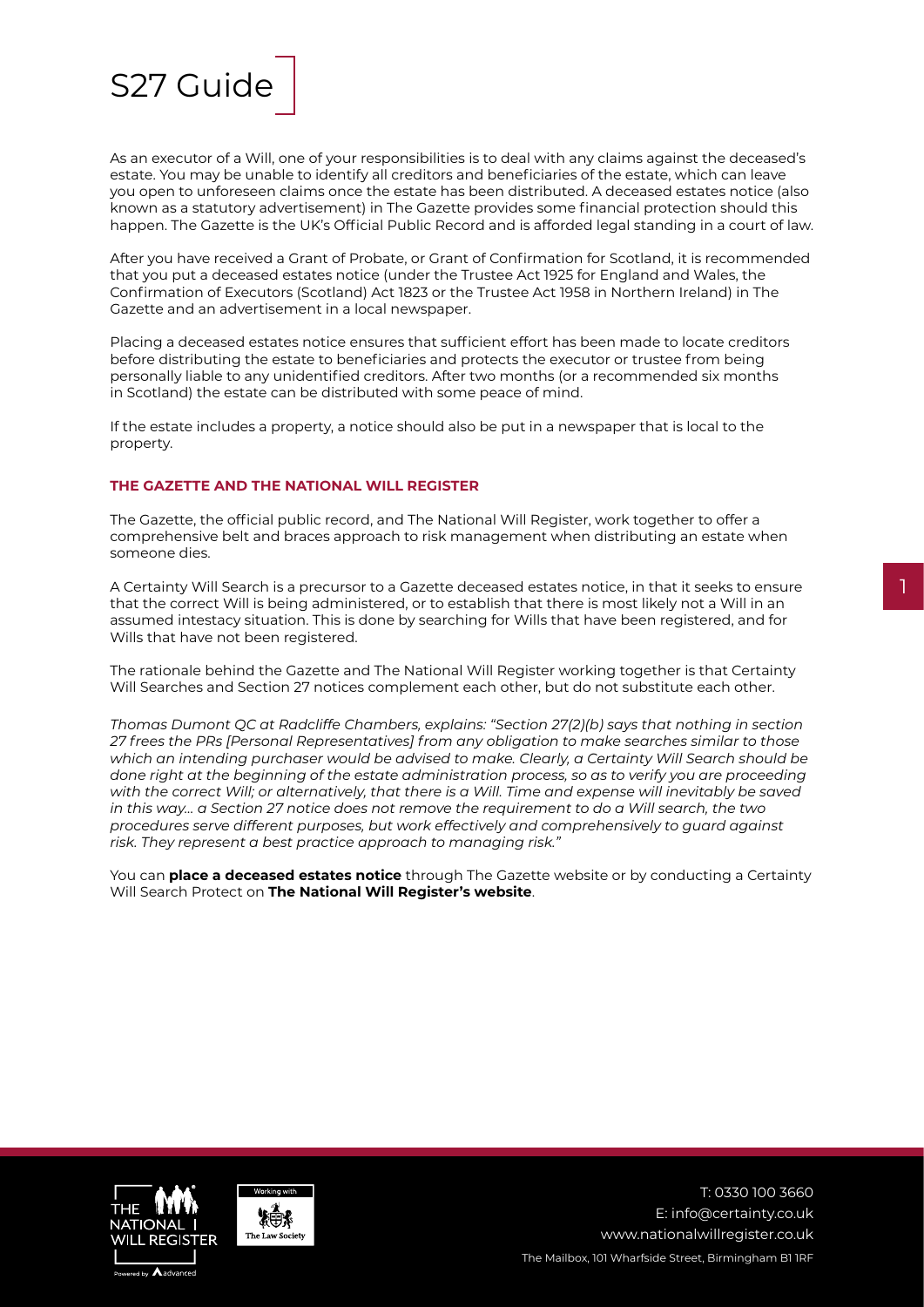2

The information contained in this guide is meant for information purposes only and you should seek your own legal or professional advice where applicable.

This guide includes information that has been previously published on **[The Gazette website](http://www.thegazette.co.uk/wills-and-probate)**.





T: 0330 100 3660 [E: info@certainty.co.uk](mailto:%20info%40certainty.co.uk%20?subject=) [www.nationalwillregister.co.uk](http://www.nationalwillregister.co.uk) The Mailbox, 101 Wharfside Street, Birmingham B1 1RF